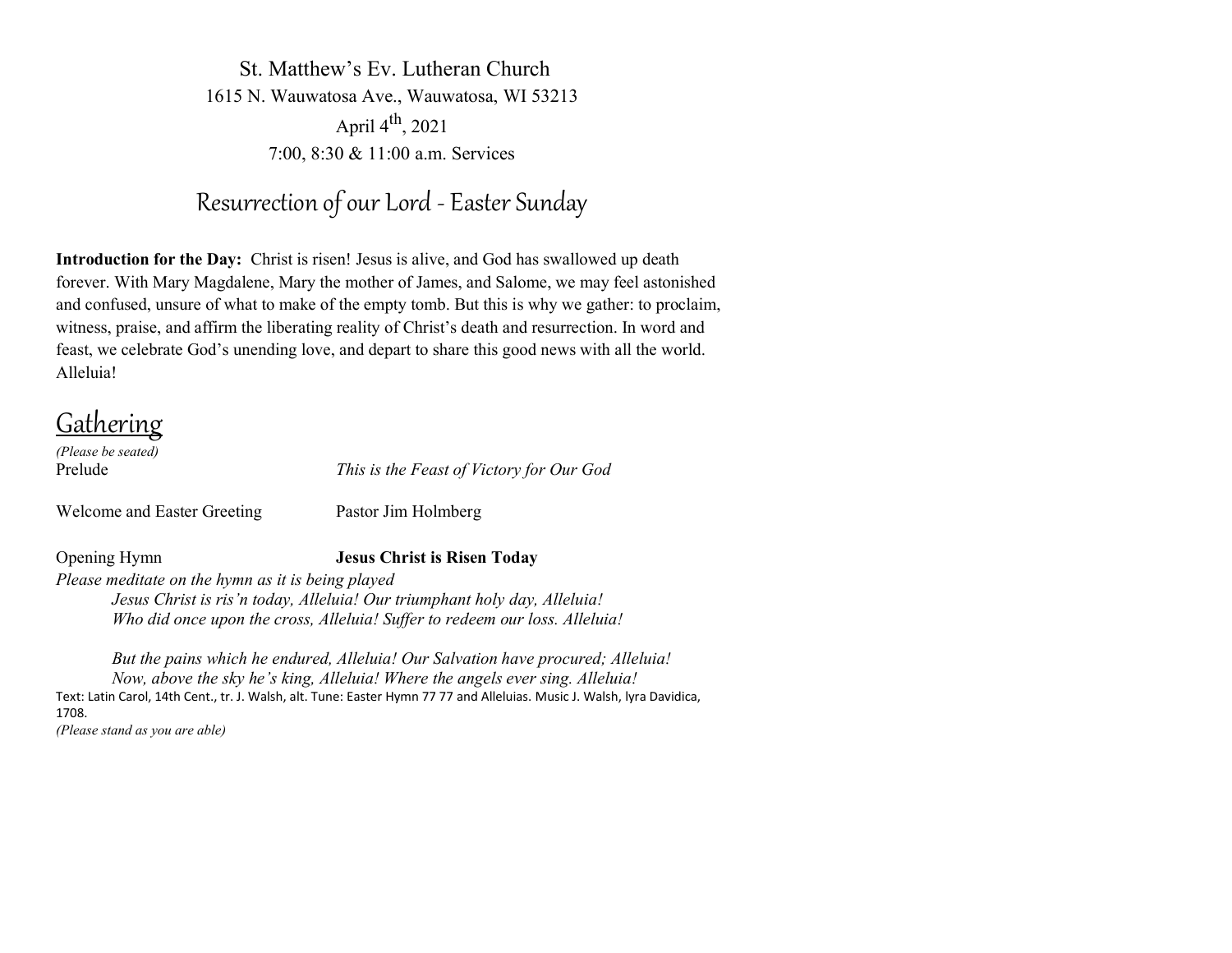Easter Litany & Apostolic Greeting

Out of the darkness of grief and despair comes a message of hope. Christ is risen.

### **Christ is risen, indeed.**

We run to the tomb to see for ourselves. And it is true. Christ is risen.

### **Christ is risen, indeed.**

We hear a voice call our name, and we know our risen Lord is with us now and always. Christ is risen.

## **Christ is risen, indeed. Thanks be to God.**

The grace of our risen Lord Jesus Christ, the love of God, and the communion of the Holy Spirit be with you all.

# **And also with you.**

# Prayer of the Day

Let us pray. O God, you gave your only Son to suffer death on the cross for our redemption, and by his glorious resurrection you delivered us from the power of death. Make us die every day to sin, that we may live with him forever in the joy of the resurrection, through your Son, Jesus Christ our Lord, who lives and reigns with you and the Holy Spirit, one God, now and forever.

# **Amen.**

# Word

### First Reading Isaiah 52:9-10

Break forth together into singing, you ruins of Jerusalem; for the Lord has comforted his people, he has redeemed Jerusalem. The Lord has bared his holy arm before the eyes of all the nations; and all the ends of the earth shall see the salvation of our God.

Second Reading Daniel 7:14

To him was given dominion and glory and kingship that all peoples, nations, and languages should serve him. His dominion is an everlasting dominion that shall not pass away, and his kingship is one that shall never be destroyed.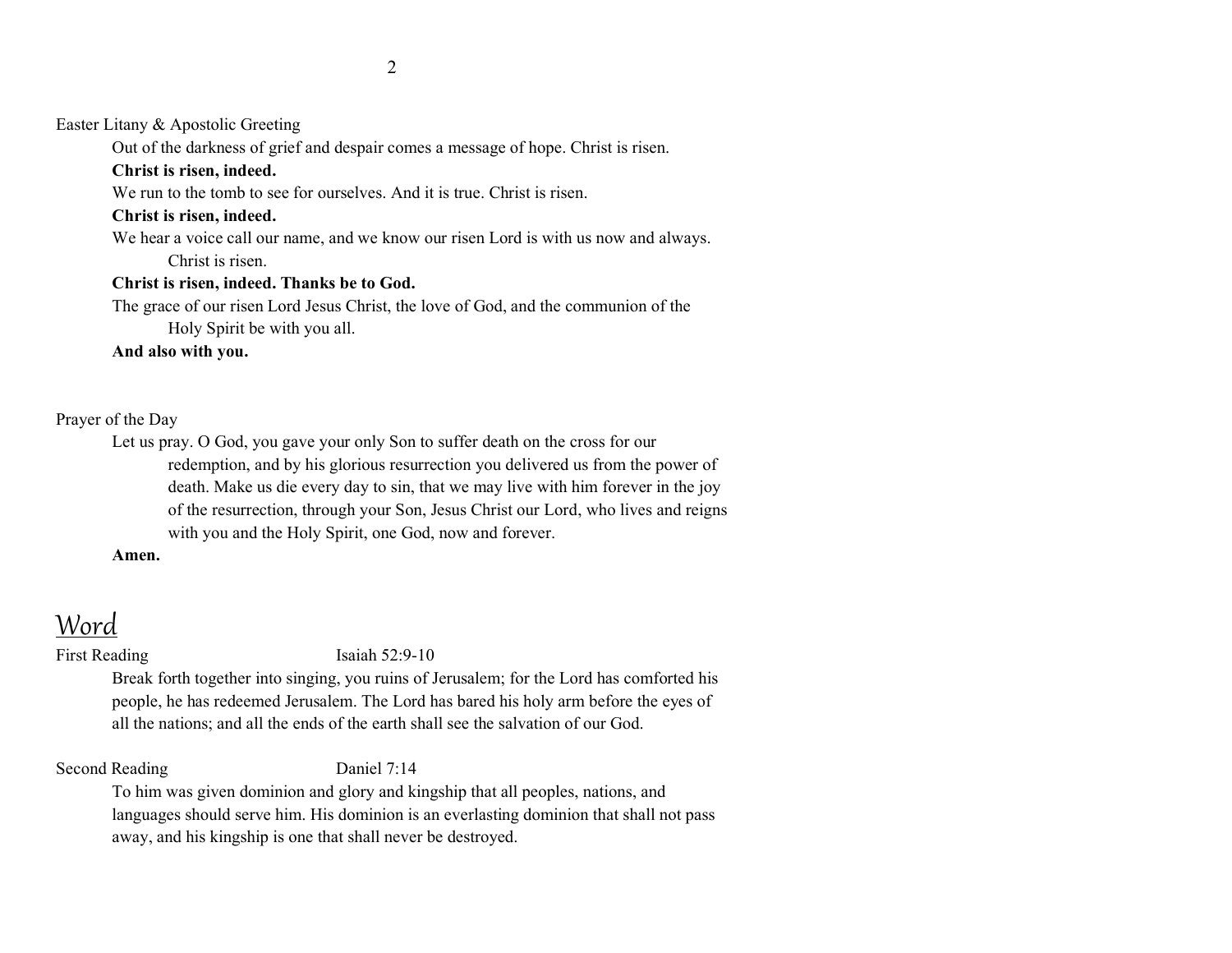*who give life did death undergo, and in its conquest his might did show. Let us sing praise to him with endless joy. Death's fearful sting he has come to destroy. Our sin forgiving, alleluia! Jesus is living, alleluia!*

Tune: Mfurahini, Haleluya 99 99 and refrain. Music: Traditional Tanzanian. Text: Bernard Kyamanywa, b. 1938; tr. Howard S. Olson, b1922. Text Copyright © 1968 Lutheran Theological College, Makumira, Tanzania, admin. Augsburg Fortress. Tr. © 1977 Howard S. Olson, admin. Augsburg Fortress. Used with permission. OneLicense.net A-703603

# Third Reading 1 Corinthians 15:12-14

Now if Christ is proclaimed as raised from the dead, how can some of you say there is no resurrection of the dead? If there is no resurrection of the dead, then Christ has not been raised; and if Christ has not been raised, then our proclamation has been in vain and your faith has been in vain.

### Easter Carol **This Joyful Eastertide**

*Please meditate on the hymn as it is being played*

*This joyful Eastertide away with sin and sorrow! My love, the Crucified, hath sprung to life this morrow. Had Christ, who once was slain, not burst his three-day prison, our faith had been in vain.* 

*But now has Christ arisen, arisen, arisen, arisen.*

Text: George Woodward, 1848-1934. Tune: Vruechten, 67 67 and Refrain. Dutch folk tune, 17th cent.

# Fourth Reading Romans 6:3-5, 9-10

Do you not know that all of us who have been baptized into Christ Jesus were baptized into his death? Therefore, we have been buried with him by baptism into death, so that, just as Christ was raised from the dead by the glory of the Father, so we too might walk in newness of life. For if we have been united with him in a death like his, we will certainly be united with him in a resurrection like his. We know that Christ, being raised from the dead, will never die again; death no longer has dominion over him. The death he died, he died to sin, once for all; but the life he lives, he lives to God.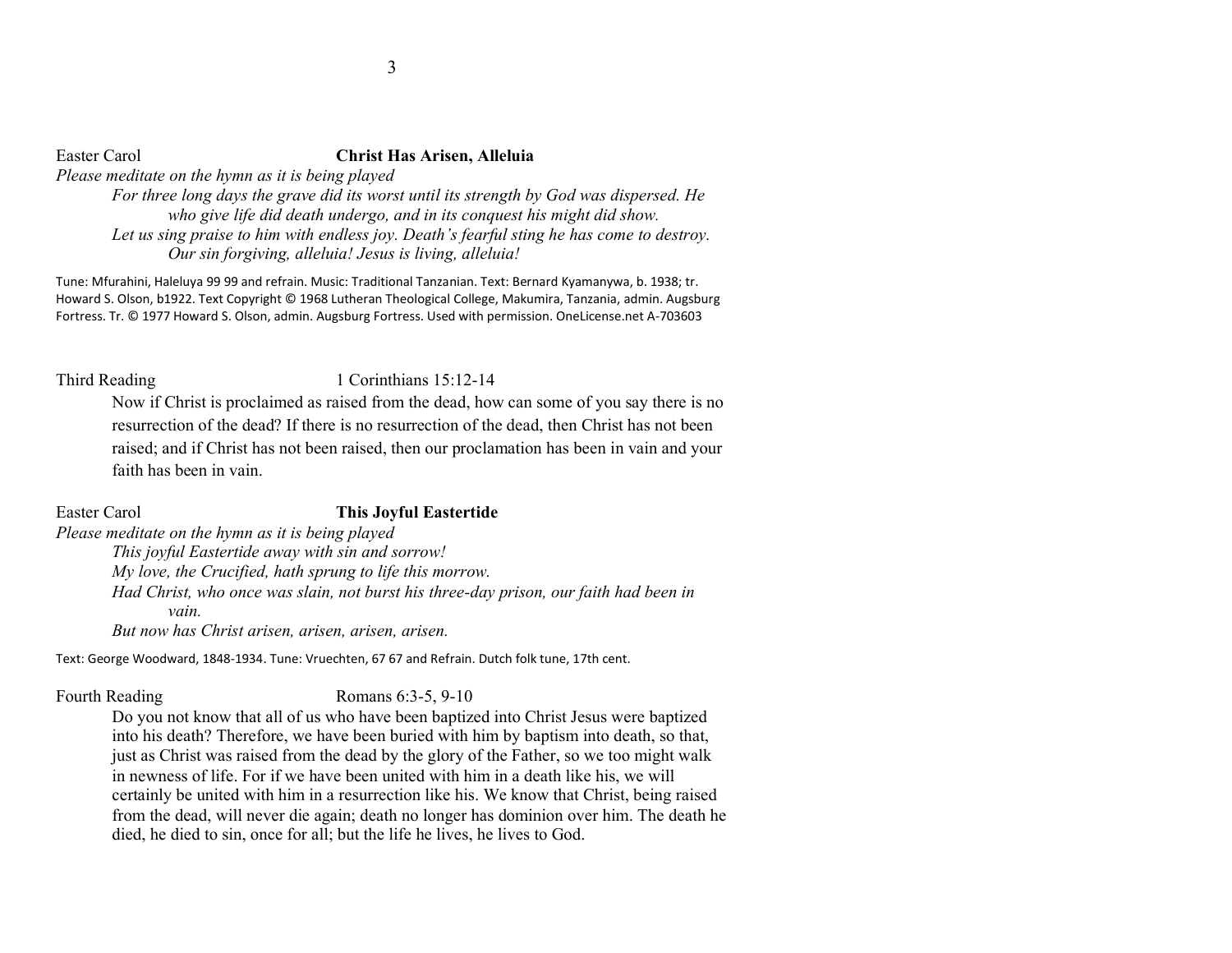### Easter Carol **We Know That Christ Is Raised**

*Please meditate on the hymn as it is being played*

*We know that Christ is raised and dies no more. Embraced by death he broke its fearful hold, and our despair he turned to blazing joy. Hallelujah!*

*We share by water in his saving death. Reborn, we share with him an Easter life, as living members of our Savior Christ. Hallelujah!*

Text Copyright © John B. Geyer. Used with permission. OneLicense.net A-703603. Tune: Engelberg, 10 10 10 4. Charles V. Stanford, 1852-1924.

### Fifth Reading 1 Corinthians 15:51-52, 54-55, 57

Listen, I will tell you a mystery! We will not all die, but we will all be changed, in a moment, in the twinkling of an eye, at the last trumpet. For the trumpet will sound, and the dead will be raised imperishable, and we will be changed. When this perishable body puts on imperishability, and this mortal body puts on immortality, then the saying that is written will be fulfilled: "Death has been swallowed up in victory." "Where, O death, is your victory? Where, O death, is your sting?" Thanks be to God, who gives us the victory through our Lord Jesus Christ.

# Easter Carol **Thine Is the Glory**

*Please meditate on the hymn as it is being played*

*Thine is the glory, risen conqu'ring Son; Endless is the victr'y thou o'er death hast won! Angels in bright raiment rolled the stone away, kept the folded graveclothes where thy body lay.*

*Thine is the glory, risen, conqu'ring Son; endless is the victory thou o'er death hast won!*

*Lo! Jesus meets thee, risen from the tomb! Lovingly he greets thee, scatters fear and gloom; Let his church with gladness hymn of triumph sing, for the Lord now liveth; death hath lost its sting! Thine is the glory, risen, conqu'ring Son; endless is the victory thou o'er death hast won!*

Text: Edmond Budry, 1854-1932; tr. R. Birch Hoyle, 1875-1939. Tune: Judas Maccabaeus 55 65 65 65 & Refrain, George Frideric Handel, 1685-1759.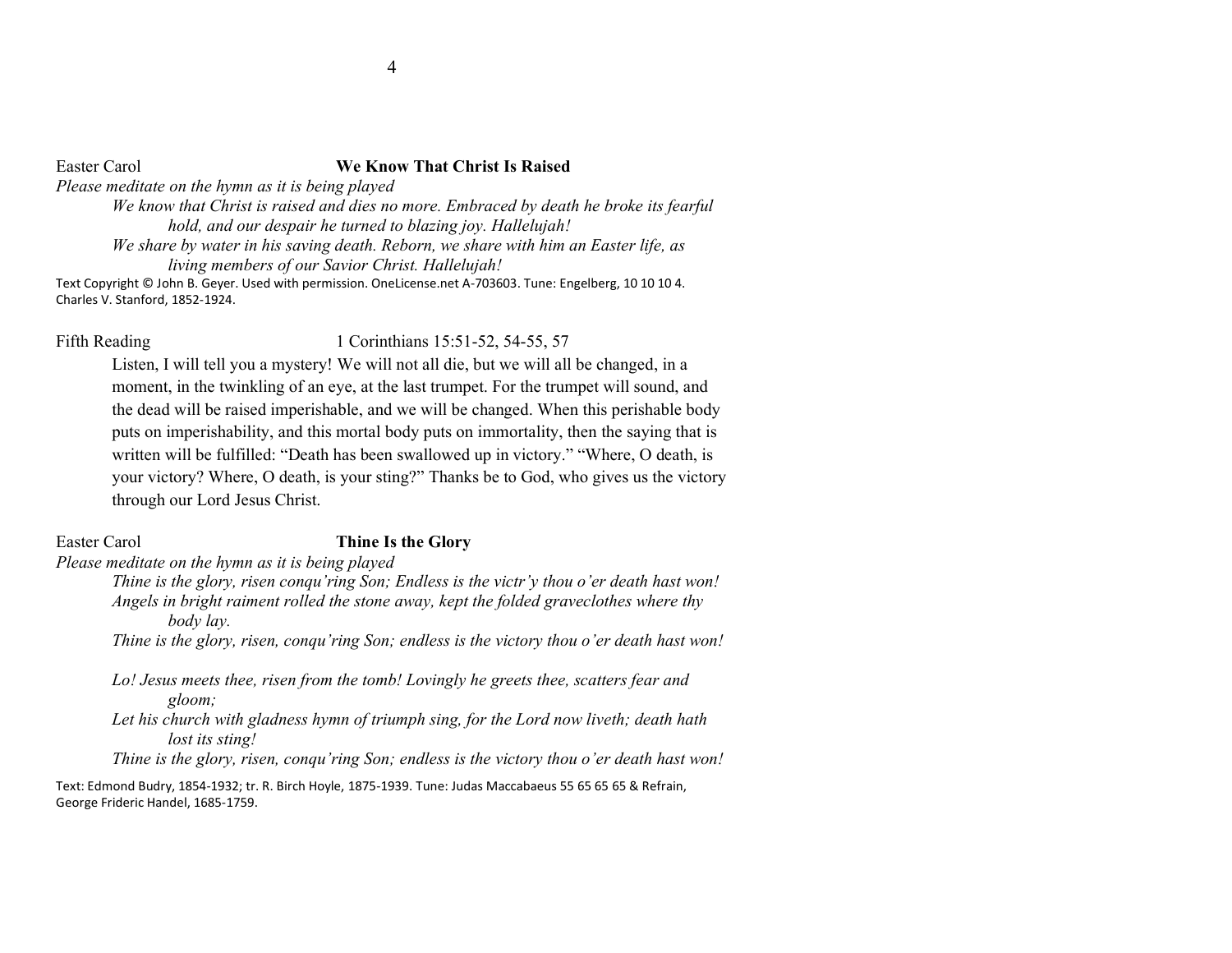### Sixth Reading Revelation 21:1-4, 6-7

Then I saw a new heaven and a new earth; for the first heaven and the first earth had passed away, and the sea was no more. And I saw the holy city, the new Jerusalem, coming down out of heaven from God, prepared as a bride adorned for her husband. And I heard a loud voice from the throne saying, "See, the home of God is among mortals. He will dwell with them as their God; they will be his peoples, and God himself will be with them; he will wipe every tear from their eyes. Death will be no more; mourning and crying and pain will be no more, for the first things have passed away." Then he said to me, "It is done! I am the Alpha and the Omega, the beginning and the end. To the thirsty I will give water as a gift from the spring of the water of life. Those who conquer will inherit these things, and I will be their God and they will be my children.

## Easter Carol **I Know that My Redeemer Lives**

*Please meditate on the hymn as it is being played*

*I know that my Redeemer lives! What comfort this sweet sentence gives! He lives, he lives, who once was dead; He lives, my ever living head! He lives, all glory to his name! He lives, my Savior still the same; what joy this blest assurance gives: I know that my Redeemer lives!*

Text: Samuel Medley, 1738-1799, alt. Tune: Duke Street LM, John Hatton, d. 1793.

*(Please stand as you are able)*  Gospel Mark 16:1-8 The Lord is risen! **He is risen indeed!** The holy gospel according to Mark, the  $16<sup>th</sup>$  chapter. **Glory to you, O risen Lord!**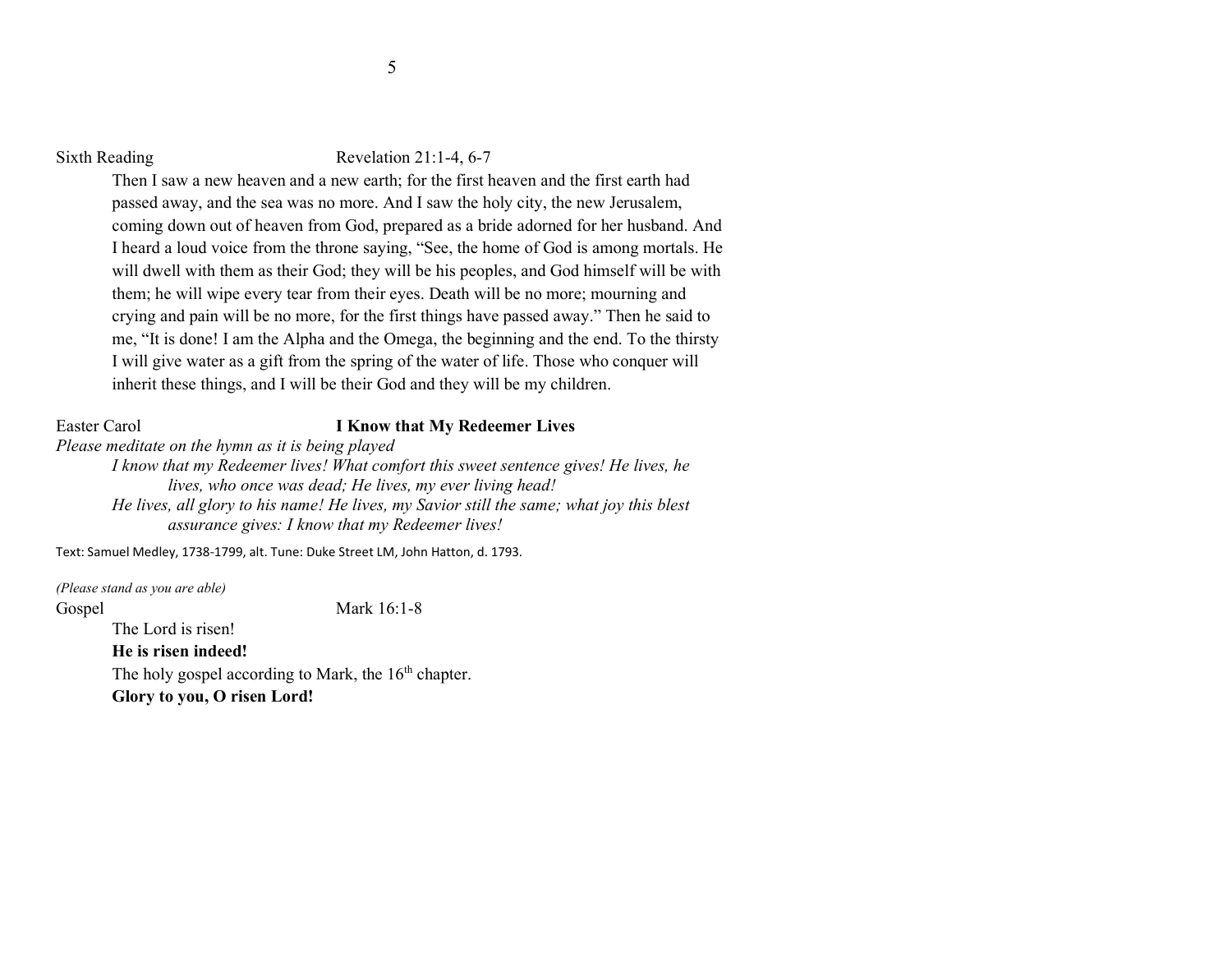*The resurrection of Jesus is announced, and the response is one of terror and amazement.*

- When the sabbath was over, Mary Magdalene, and Mary the mother of James, and Salome bought spices, so that they might go and anoint [Jesus' body]. And very early on the first day of the week, when the sun had risen, they went to the tomb. They had been saying to one another, "Who will roll away the stone for us from the entrance to the tomb?" When they looked up, they saw that the stone, which was very large, had already been rolled back.
- As they entered the tomb, they saw a young man, dressed in a white robe, sitting on the right side; and they were alarmed. But he said to them, "Do not be alarmed; you are looking for Jesus of Nazareth, who was crucified. He has been raised; he is not here. Look, there is the place they laid him. But go, tell his disciples and Peter that he is going ahead of you to Galilee; there you will see him, just as he told you."
- So, they went out and fled from the tomb, for terror and amazement had seized them; and they said nothing to anyone, for they were afraid.

# Gospel Response

This is the Gospel of the Lord for you the Day **Praise to you, O risen Christ.**

*(Please be seated)* 

Sermon Pastor Ann Williams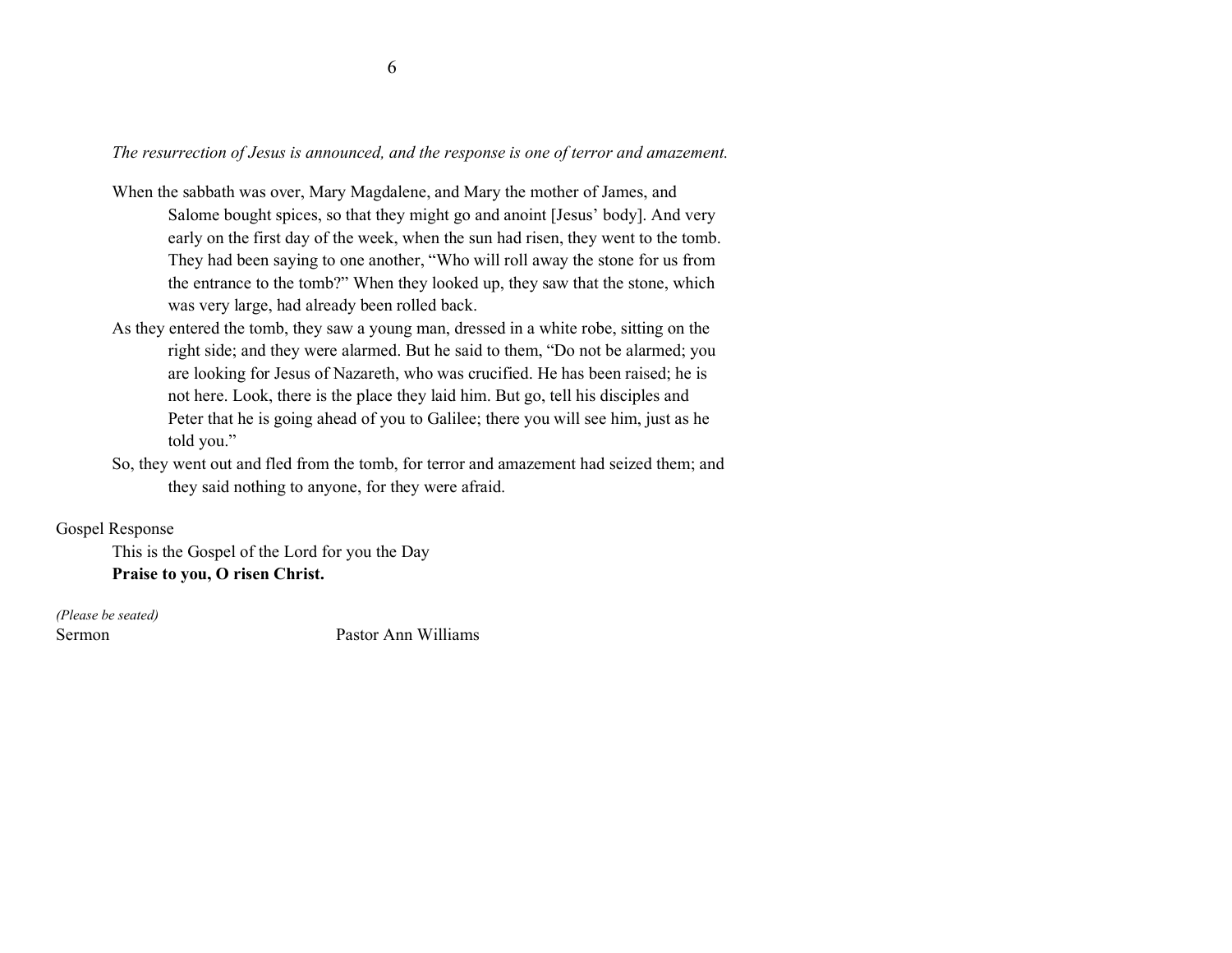Hymn **Now All the Vault of Heaven Resounds** *Please meditate on the hymn as it is being played.*

> *Eternal is the gift he brings, therefore our heart with rapture sings: "Christ has triumphed! He is living!" Now still he comes to give us life and by his presence stills all strife. "Christ has triumphed! He is living!" Alleluia, Alleluia, Alleluia!*

*Adoring praises now we bring and with the heav'nly blessed sing: "Christ has triumphed! Alleluia!" Be to the Father, and our Lord, to Spirit blest, most holy God, all the glory, never ending! Alleluia, Alleluia, Alleluia!*

Text: Paul Z. Strodach, 1876-1946, alt. Text © 1958 Service Book and Hymnal, admin. Augsburg Fortress. Used with permission. OneLicense.net A-703603. Tune: Lasst Uns Erfreuen, 888 888 and Alleluias. Music: Geistliche Kirchengesänge, Köln, 1623.

Profession of Faith Nicene Creed **We believe in one God, the Father, the Almighty, maker of heaven and earth, of all that is, seen and unseen.**

> **We believe in one Lord, Jesus Christ, the only Son of God, eternally begotten of the Father, God from God, Light from Light, true God from true God, begotten, not made, of one Being with the Father; through him all things were made. For us and for our salvation**

**he came down from heaven,** 

- **was incarnate of the Holy Spirit and the virgin Mary**
- **and became truly human.**
- **For our sake he was crucified under Pontius Pilate;**
- **he suffered death and was buried.**
- **On the third day he rose again in accordance with the scriptures;**

**he ascended into heaven and is seated at the right hand of the Father.** 

**He will come again in glory to judge the living and the dead, and his kingdom will have no end.**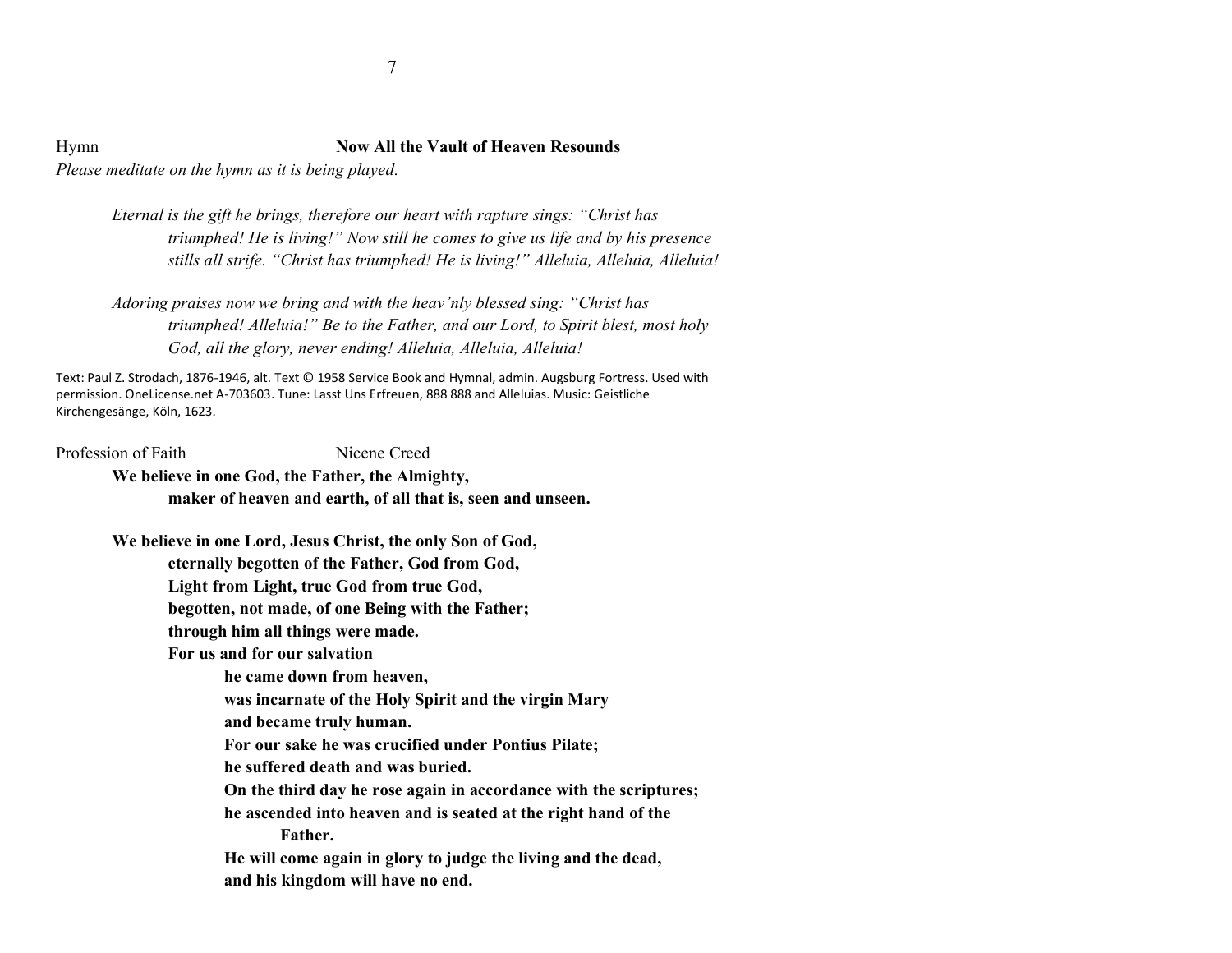**We believe in the Holy Spirit, the Lord, the giver of life, who proceeds from the Father and the Son, who with the Father and the Son is worshiped and glorified, who has spoken through the prophets. We believe in one holy catholic and apostolic church. We acknowledge one baptism for the forgiveness of sins. We look for the resurrection of the dead, and the life of the world to come. Amen.**

### Prayers of Intercession

Alive in the risen Christ by the power of the Holy Spirit, we bring our prayers before God who promises to hear us and answer in steadfast love.

...We pray to the Lord. **Lord, hear our prayer.**

In the hope of new life in Christ, we raise our prayers to you, trusting in your neverending goodness and mercy; through Jesus Christ our Lord.

### **Amen.**

### The Peace

Jesus said: "Peace I leave with you; my peace I give to you. Do not let your hearts be troubled." The peace of the risen Lord be with you always. **And also with you.**